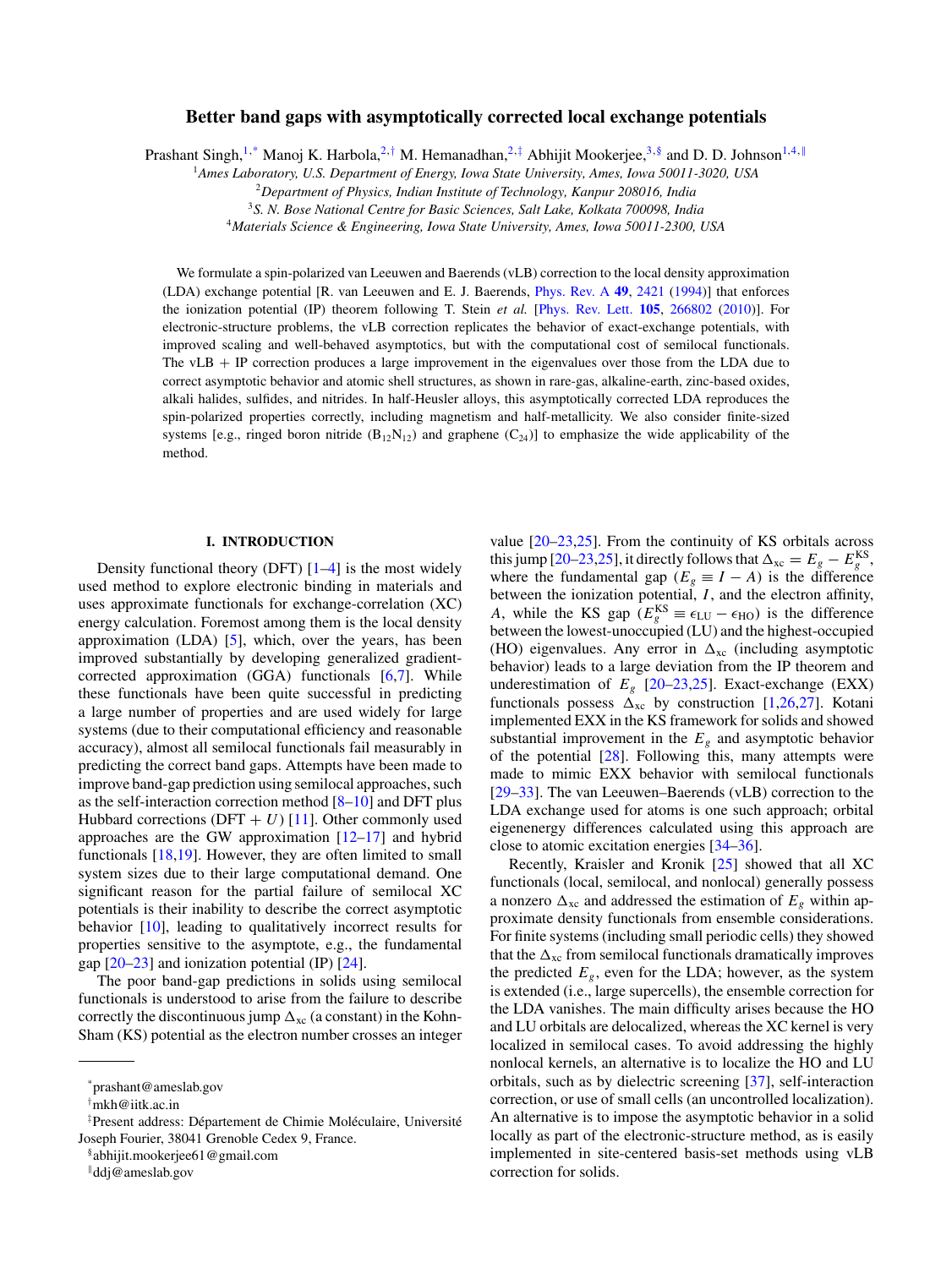<span id="page-1-0"></span>Using the Harbola-Sahni (HS) exchange potential [\[38\]](#page-6-0) and vLB correction [\[34\]](#page-6-0), we have previously established that correcting the asymptotic limits of the exchange potential leads to a significant improvement in the semiconductor band gaps [\[39,40\]](#page-6-0). Here, the vLB-corrected LDA [\[34\]](#page-6-0) is much easier to apply because it can be written in terms of the system density. The vLB correction [\[34\]](#page-6-0) is constructed along the lines of the Becke functional [\[41\]](#page-6-0) and makes the XC potential go asymptotically as  $-1/r$  "far" from the atom center but still inside the crystal, which must be the local interstitial region surrounding each atom in the solid and which also defines the local crystal potential 0 (to solve accurately the microscopic electrostatics). This approach may be connected (Sec. IIB) to range-separated functionals that invoke the asymptotic condition  $-1/(\epsilon r)$  involving the dielectric function ( $\epsilon$ ) of the solid [\[43–45\]](#page-6-0).

In this paper, we implement a spin-polarized version of the vLB correction to the short-range part of the LDA exchange, which is similar to the modified LDA  $[31]$ , rather than the full range addressed in range-separated hybrid functionals [\[43–45\]](#page-6-0). We apply it to a wide range of materials with varying crystal structures, e.g., rare-gas solids, nitrides, oxides, sulfides, ternary half-Heusler alloys, and some finite-size systems. In particular, we address wurtzite-ZnO, spin-polarized, half-Heusler  $(Cl<sub>b</sub>)$  FeMnSb, and two-dimensional boron-nitride  $(B_{12}N_{12})$ . Our spin-polarized vLB-corrected LDA corrects both extreme limits of the potential, i.e.,  $r \to 0$  and  $r \to$  $\infty$ , and uses the optimized vLB parameter to obey the IP theorem  $[20,21,42]$  for isolated atoms and diatoms; these combined corrections give a substantial improvement in the semiconductor band gaps over the LDA and are similar to the EXX results.

# **II. BACKGROUND**

#### **A. Ionization potential theorem**

Perdew *et al.* [\[20\]](#page-6-0) have shown that for the case of exact KS theory in DFT, the highest-occupied KS eigenvalue is equal and opposite to the ionization potential. Stein *et al.* [\[46\]](#page-6-0) followed the queue from the IP theorem  $[20,21,42]$ to determine the optimal value of the system-independent parameter  $\gamma$  [\[47\]](#page-6-0) used to evaluate the XC part of their calculation and successfully extended the quantitative usage of DFT for calculating fundamental gaps in finite and bulk systems, a largely unexplored area [\[44–46\]](#page-6-0).

Hemandhan *et al.* [\[48\]](#page-6-0) combined the idea of Stein *et al.*  $[46]$  with IP theory  $[20,21,42]$  to determine the optimal value of  $\beta$  used in the vLB correction term [\[34\]](#page-6-0). The vLB correction to LDA exchange implemented with the Vosko-Wilk-Nusair parametrized correlation [\[49\]](#page-6-0) to calculate the excitation energies of atoms and diatoms following IP theory. To make the optimal choice of  $\beta$  and determine the highest-occupied molecular orbital (HOMO) energies, we enforce Koopmans theorem, i.e.,  $\beta$  is varied until the HOMO eigenvalue  $\epsilon_{\text{max}}$  and ionization energy match [\[48\]](#page-6-0), i.e.,

$$
\epsilon_{\text{max}}^{\beta} = E(N, \beta) - E(N - 1, \beta) = -I^{\beta}(N). \tag{1}
$$

Here, *N* is the number of electrons in the system,  $I^{\beta}(N)$  is the energy difference between the ground-state energy of the *N* and that of the  $(N - 1)$  electron system per  $\beta$ , i.e., the ionization potential.

#### **B. van Leeuwen–Baerends correction**

To apply KS-DFT to a system of interest, we need to approximate the XC potential as accurately as possible in evaluating the effective potential. This potential is largely evaluated by taking the derivative of the XC energy functional, but the system density can also be used to model them directly. Recent reports [\[32,50–52\]](#page-6-0) indicate that the direct approximation approach to the KS potentials can be a promising route for accurate prediction of static electric polarizabilities, band gaps, and other properties. One such example is the correction introduced by the van Leeuwen and Baerends [\[34\]](#page-6-0) model to the exchange part of the XC potential. We employ the vLB correction to the LDA exchange as

$$
V_{xc,\sigma}^{\text{model}}(\mathbf{r}) = \left[ V_{x,\sigma}(\mathbf{r}) + V_{x,\sigma}^{\text{VLB}}(\mathbf{r}) \right] + V_{c,\sigma}(\mathbf{r}), \quad (2)
$$

where  $V_{x,\sigma}(\mathbf{r})$  [ $V_{\mathbf{c},\sigma}(\mathbf{r})$ ] is the standard LDA exchange [cor-relation] potential [\[5\]](#page-5-0) and  $V_{x,\sigma}^{\text{vLB}}(\mathbf{r})$  is the correction to the LDA exchange [\[34\]](#page-6-0). The suffix  $\sigma$  represents the spin degree of freedom. Here,  $V_{x,\sigma}^{\text{vLB}}(\mathbf{r})$  is

$$
V_{x,\sigma}^{\text{vLB}}(\mathbf{r}) = -\beta \rho_{\sigma}^{1/3} \frac{x_{\sigma}^2}{1 + 3\beta x_{\sigma} \sinh^{-1}(x_{\sigma})},
$$
(3)

where  $\beta = 0.05$  was used in the original formulation [\[34\]](#page-6-0). The variable  $x = |\nabla \rho(\mathbf{r})|/\rho^{4/3}(\mathbf{r})$  signifies the change in the mean electronic distance provided the density is a slowly varying function in a given region with a strong dependence on the gradient of the local radius of the atomic sphere  $R_{\text{ASA}}$ .

The effective Kohn-Sham potential using Eq. (3) is

$$
V_{\text{eff}}(\mathbf{r}) = V_{\text{ext}}(\mathbf{r}) + V_H(\mathbf{r}) + \left[V_{x,\sigma}(\mathbf{r}) + V_{x,\sigma}^{\text{VLB}}(\mathbf{r}) + V_{c,\sigma}(\mathbf{r})\right],\tag{4}
$$

where the potential contributions are the external  $V_{ext}(\mathbf{r})$ , electronic Hartree  $V_H(\mathbf{r})$ , LDA exchange  $V_{x,\sigma}(\mathbf{r})$ , LDA correlation  $V_{c,\sigma}(\mathbf{r})$ , and spin-polarized vLB exchange  $V_{x,\sigma}^{\text{vLB}}(\mathbf{r})$ . The optimized  $\beta$ , calculated from the IP theorem for atoms and diatoms, helps in calculating accurate densities in solids. This provides us a general procedure for constructing the KS XC potential from a given electron density and produces fairly good asymptotic behavior along with fulfilling the requirements of the EXX potential [\[34\]](#page-6-0).

The iterative Kohn-Sham scheme now has the effective potential constructed using a new electronic density term:

$$
\left\{-\frac{1}{2}\nabla^2 + (V_{\text{eff}}(\mathbf{r}) - V_o)\right\}\phi_{i,\sigma}(\mathbf{r}) = (\epsilon_{i,\sigma} - V_o)\phi_{i,\sigma}(\mathbf{r}).
$$
 (5)

In Eq.  $(5)$ , we call out the potential zero  $V<sub>o</sub>$  directly, which is arbitrary in the "exact" full-potential linear augmented planewave (FLAPW) method but not so in approximate methods. We employ Eq. (5) in the tight-binding, linear muffin-tin orbital (TB-LMTO) method within the atomic sphere approximation (ASA) [\[53\]](#page-6-0) and obtain the self-consistent solution of the single-particle Schrödinger equation for the vLB-corrected effective potential.

Many site-centered electronic-structure methods, such as LMTO, KKR, and FLAPW, utilize a spherical-harmonic basis within a specified radius and then handle interstitial regions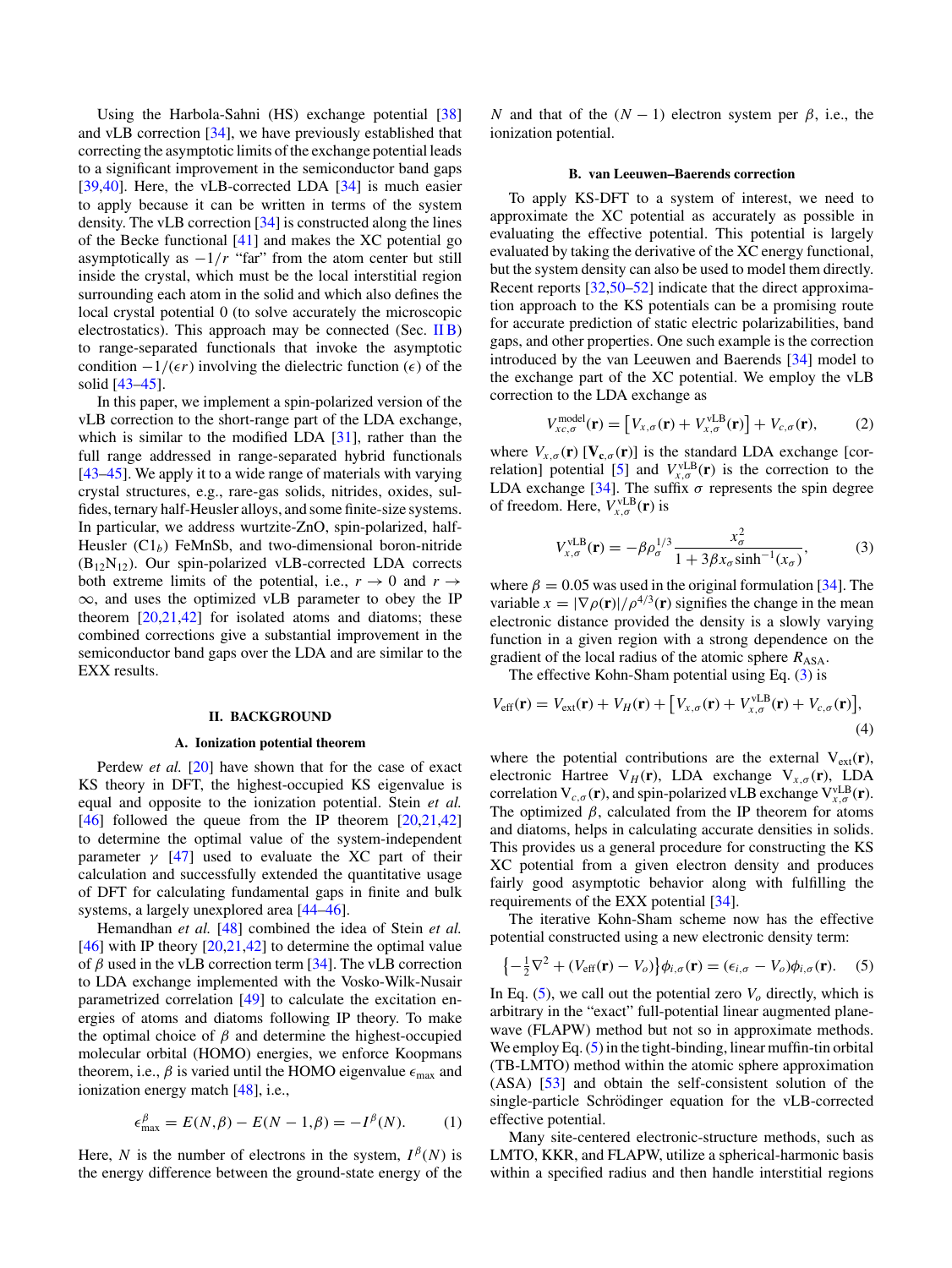between atoms at varying levels of accuracy: FLAPW is considered "exact" because it uses thousands of plane waves to represent the unit cell and interstitial. Within the ASA, the atomic spheres are simply increased to conserve the cell volume, while large interstitial voids are represented by nonoverlapping empty spheres (ESs). The ESs contain no ion cores but the associated charge reflects the interstitial potential. Thus, all potentials and eigenenergies are chosen relative to a suitable  $V<sub>o</sub>$ , which can be set variationally so that the ASA dispersion approaches that of the FLAPW method [\[54\]](#page-6-0) and establishes the "free-electron"-like behavior inside the crystal (and defines the crystal momentum).

Importantly, LMTO methods, via the tail-cancellation theorem [\[55\]](#page-6-0), or, equivalently, KKR methods [\[56,57\]](#page-6-0), through the calculation of the single-site scatterers, permit the vLB correction to be imposed locally for all sites in a multisite (finite or infinite) structure to solve for the collective behavior. That is, the interstitial region within the crystal is effectively the asymptotic region for site-centered methods, where the vLB correction is set at the ASA boundary. Hence, as is typical, we solve the microscopic electrostatic potential inside the crystal, without direct reference to the atomic 0 far outside the crystal.

To connect our results to those of methods that use screened, range-separated hybrid functionals implemented in plane-wave methods, we note that the global reference is set to atomic 0 (far from the atom or far outside the crystal), which requires a dielectric function to solve the macroscopic (long-ranged) electrostatics, as done, for example, by Kronik *et al.* [\[43–45\]](#page-6-0) In this approach, to set the proper boundary conditions, two of the range-partition variables must obey the sum rule  $\alpha + \beta = 1/\epsilon$ , where  $\epsilon$  is the static dielectric function  $(\epsilon = 1$  for an atom in vacuum and  $1 \leq \epsilon \leq \infty$  for a crystal). Within our site-centered basis method with potential reference *Vo*, there is a difference from atomic 0 due to the work function, i.e.,  $W = -E_F - e\phi$ , where  $\phi \propto \epsilon$  for systems with a gap. Hence, the present theory should (and does) reproduce the band-gap results of Kronik *et al.* [\[43–45\]](#page-6-0), without the need to calculate the static dielectric as input. Of course, we can also calculate the *W* to establish our results relative to atomic 0, for which the long-range Fock and semilocal exchange play a role.

# **III. COMPUTATIONAL DETAILS**

Core states are treated as atomic-like in a frozen-core approximation and energetically higher-lying valence states are addressed in the self-consistent calculations of the effective crystal potential, which is constructed by overlapping Wigner-Seitz spheres for each atom in the unit cell. A twofold criterion for generating the crystal potential, on the same footings as the TB-LMTO-ASA, has been used: (a) use of a trial wave function, i.e., linear combinations of basis functions like plane waves in the nearly free-electron method, and (b) use of a matching condition for partial waves at the sphere boundary [\[53,58,59\]](#page-6-0).

All spin-polarized vLB-correction calculations were done self-consistently and nonrelativistically for a given experimental geometry until the "averaged relative error" between successive iterations reaches  $10^{-5}$  for the charge density and 10−<sup>4</sup> for the energy. To facilitate convergence, we have used Anderson mixing. The *k*-space integration is done using the tetrahedron method with divisions of  $12 \times 12 \times 12$  for cubic and  $12 \times 12 \times 6$  for noncubic cells along the three primitive reciprocal translation vectors.

Inside the atomic spheres, the Kohn-Sham potential is obtained by using the LDA correlation parameterized by van Barth and Hedin [\[60\]](#page-6-0) with the corrected EX potential given by Eq. [\(4\)](#page-1-0), matched at the ASA radii. Following TB-LMTO-ASA requirements [\[53\]](#page-6-0), the open-shell semiconductor structures are filled with ESs for an improved basis. In empty spheres, given that the absence of a core makes the electron gas reasonably homogeneous and small, the exchange contribution from empty spheres is very small and the correction to the exchange is even smaller; hence, we use the LDA-XC in ESs and implement the vLB correction in atomic spheres only.

The dependence of the dimensionless parameter *x* present in Eq.  $(3)$  on  $R_{ASA}$  is very clear from the expression, so the appropriate choice of  $R_{\text{ASA}}$  is crucial. In all calculations, we chose  $R_{\text{ASA}}$  by  $\pm 5\% - 10\%$  from the default values to control the overlapping of atomic spheres and ESs to reduce the loss of electrons into the (unrepresented) interstitial for open-shell structures, e.g., semiconductors.

In Sec. IV, we have shown that the vLB-corrected LDA provides an accurate band structure for semiconductor and insulators, but due to the absence of the exchange functional *E<sub>x</sub>* such that  $V_{x,\sigma}^{vLB} = \delta E_x / \delta \rho_\sigma$ , we recommend the use of an existing semilocal functional (e.g., LDA or GGA) for the structural properties and then the vLB-corrected LDA to obtain the band structure.

# **IV. RESULTS AND DISCUSSION**

Recently, Hemanadhan *et al.*[\[48\]](#page-6-0) discussed extensively that the optimal tuning of the parameter  $\beta$  is crucial for achieving an accurate description of the IP theorem for atoms. However, the tuning procedure is challenging in solids because the ionization potential and electron affinity need to be calculated from the total energy differences, a problematic procedure for periodic systems [\[61\]](#page-6-0). To achieve this goal, we set a two step criteria: First, we tuned the parameter *β* for both atom and diatoms to an optimal value using the IP theorem, e.g., we chose the diatom LiF, which has an experimental ionization potential of 11.50 eV. Tuning *β* to 0.048 from atomic calculations gives  $\epsilon_{\text{max}}^{\beta} = -I^{\beta} = 12.17 \text{ eV}$  just 5% from experimental observation. Second, we use the optimal value of  $\beta = 0.048$  in the vLB-correction term to the LDA exchange in Eq. [\(3\)](#page-1-0). In this way, the calculated band gap of LiF using our self-consistent optimized vLB-TB-LMTO-ASA approach is 12.61 eV, which compares well with the 12.60 eV calculated using the range-separated hybrid functional of Refaely-Abramson *et al.* [\[45\]](#page-6-0) and the experimental value of 13.60 eV [\[62\]](#page-6-0).

Clearly, adding the vLB correction to the LDA exchange improves the asymptotic behavior over the LDA, and, if used with the optimized- $\beta$  approach, it satisfies the IP theorem for atoms and diatoms due to its exact density description. Although all quantities used in Eq. [\(3\)](#page-1-0) are semilocal, they still lead to a good approximation to the EXX type of potentials because of the correct treatment at shell limits, i.e.,  $r \to 0$  to  $r \to R_{\text{ASA}}$ . This approach produces good band gaps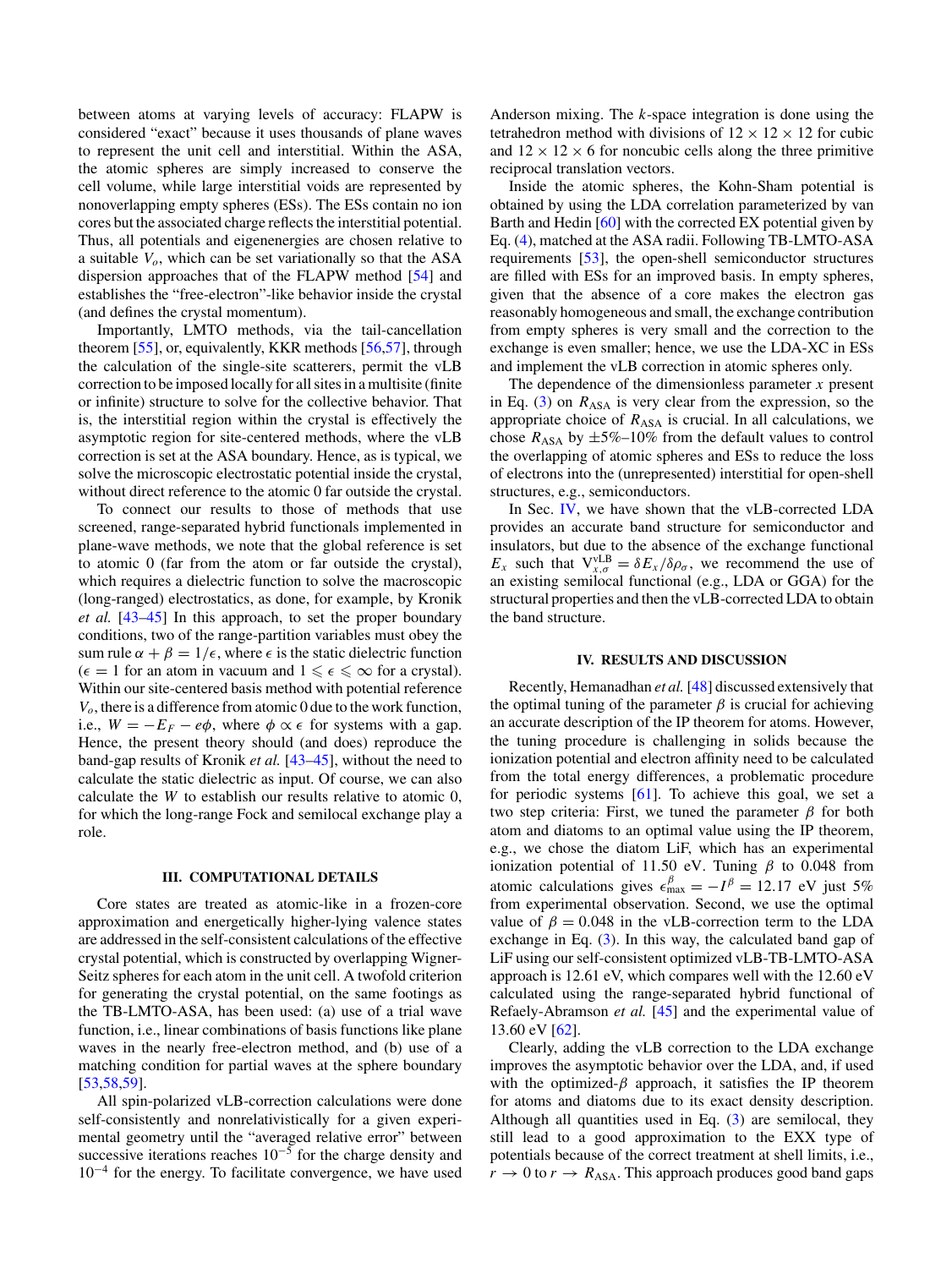TABLE I. Band gaps calculated with the vLB-corrected potential of A1 (fcc) and B1 (rocksalt) systems at values of *β* satisfying the IP theorem. We compared to results from experiments [\[13,](#page-5-0)[17–19,62–](#page-6-0) [69\]](#page-6-0), HS-EX, LDA, QPC [\[70\]](#page-6-0), and MBJ-LDA [\[31\]](#page-6-0).

|          | Band gap $(eV)$ |       |       |       |            |       |       |  |
|----------|-----------------|-------|-------|-------|------------|-------|-------|--|
| System   | β               | vLB   | Expt. | HS-EX | <b>LDA</b> | QPC   | MBJ   |  |
| Ne(A1)   | 0.082           | 23.64 | 20.75 | 22.07 | 11.39      | 16.55 | 22.72 |  |
|          | 0.05            | 23.02 |       |       |            |       |       |  |
| Ar(A1)   | 0.058           | 12.76 | 14.32 | 11.29 | 8.09       | 11.95 | 13.91 |  |
|          | 0.05            | 12.46 |       |       |            |       |       |  |
| Kr(A1)   | 0.044           | 10.91 | 11.40 | 9.10  | 6.76       | 9.98  | 10.83 |  |
|          | 0.05            | 10.61 |       |       |            |       |       |  |
| Xe(A1)   | 0.040           | 8.61  | 9.15  | 6.63  | 5.56       | 8.23  | 8.52  |  |
|          | 0.05            | 8.35  |       |       |            |       |       |  |
| MgO(B1)  | 0.070           | 6.94  | 7.78  | 6.23  | 4.94       |       | 7.17  |  |
|          | 0.05            | 5.94  |       |       |            |       |       |  |
| CaO(B1)  | 0.070           | 7.15  | 7.09  | 7.29  | 3.36       |       |       |  |
|          | 0.05            | 6.07  |       |       |            |       |       |  |
| LiF(B1)  | 0.048           | 12.61 | 13.60 | 9.52  | 8.94       |       | 12.94 |  |
|          | 0.05            | 12.31 |       |       |            |       |       |  |
| LiCl(B1) | 0.048           | 7.84  | 9.40  | 6.50  | 6.06       |       | 8.64  |  |
|          | 0.05            |       | 7.85  |       |            |       |       |  |

for semiconductors and insulators which compare well with experiments [\[13](#page-5-0)[,17–19,63–69\]](#page-6-0); see Table I and Fig. 1.

# **A. Wurtzite-ZnO**

A zinc oxide (ZnO) semiconductor remains a topic of interest because of its optoelectronic applications owing to its direct wide band gap,  $E_g \sim 3.40 \text{ eV}$ , at room temperature [\[75\]](#page-6-0). The ZnO exists in the wurtzite (B4), zinc blende (B3), and rock salt (B1) crystal structures, but under ambient conditions, B4 is thermodynamically the most stable phase. After Rössler's prediction of thr Zn-3*d* level 12 eV below the valence band maximum in B4-ZnO [\[76\]](#page-6-0), several experiments [\[77–80\]](#page-7-0) were



FIG. 1. Band gaps for materials with four structures. Left: A1 (FCC) with  $\beta = 0.04 - 0.082$  and B1 (rock salt) with  $\beta = 0.04 - 0.08$ [\[71–73\]](#page-6-0). Right: B3 (zinc blende) with  $\beta = 0.03{\text -}0.075$  and B4 (wurtzite) with  $\beta = 0.03{\text -}0.09$  [\[74\]](#page-6-0).



FIG. 2. LDA + vLB results for wurtzite-ZnO give a Zn-3*d* peak at 7*.*50 ± 0*.*2 eV (the LDA is at ∼6*.*0 eV). Inset: The x-ray photoelectron spectrum of the most stable polymorph, i.e., wurtzite-ZnO [\[80\]](#page-7-0).

done and showed significant differences from the calculated result. Langer *et al.* [\[77\]](#page-7-0) and Powell *et al.* [\[78,79\]](#page-7-0) used x-rayinduced photoemission spectroscopy and UV photoemission measurements, respectively, to determine the position of the Zn-3*d* core level and placed it  $7.5 \pm 0.2$  eV from the valence band maximum: 3 eV lower than that predicted by Rössler. The x-ray photoemission showed similar values to UV, i.e., 8.5 eV by Vesely *et al.* [\[81\]](#page-7-0) and 8.81 eV by Ley *et al.* [\[80,82\]](#page-7-0). Despite the good agreement with the qualitative valence band dispersion from LDA functionals [\[83–86\]](#page-7-0), the debate on the quantitative position of the Zn-3*d* level in B4-ZnO remains a good exercise for most semilocal functionals. So, we provide, as one test, results on B4-ZnO from the optimized LDA + vLB potential within the TB-LMTO-ASA.

For ZnO, core and valence orbitals of (Zn, O) were set to  $(1s2s2p3s3p3d, 1s)$  and  $(4s4p3d, 2s2p)$ , respectively. In the calculation of band energies, we use valence states of (Zn, O), i.e., (4*s*4*p*3*d*, 2*s*2*p*) as the basis set. We have added two other lattices of empty spheres  $(ES1, ES2)$  at  $[(0,0,0.34),$ (−0*.*29,0.5,0.249)] in the unit cell to obtain a close-packed structure fulfilling the criteria needed for the atomic sphere approximation assumed in the TB-LMTO-ASA [\[53\]](#page-6-0). Atomic sphere radii,  $R_{\text{ASA}}$ , of (Zn, O) were fixed to (2.095, 1.775)  $\AA$ in LDA + vLB, HS-EX, and LDA calculations. The basis set used in calculations for [(Zn, O), (E1, E2)] is [(4*s*4*p*3*d*,  $2s2p$ ,  $(1s2p3d, 1s2p)$  and is complete under all symmetry operations, and no additional basis atom has been introduced.

For the LDA (see Fig. 2), we found Zn-3*d* levels ∼6*.*0 eV from the Fermi energy  $E_F$ , meaning that Zn-3*d* levels are now incorrectly closer to O-2*p* states, giving a stronger interaction with O-2*p* levels. Increased interaction leads to strongly hybridized Zn-3*d* and O-2*p* states, which push the  $O-2p$  level towards the conduction band minimum, resulting in reduced band gaps. The typical error in estimating ZnO (B4) band gaps using the LDA originated from the strong Coulomb correlations between Zn-3*d* and O-2*p* levels. Although exact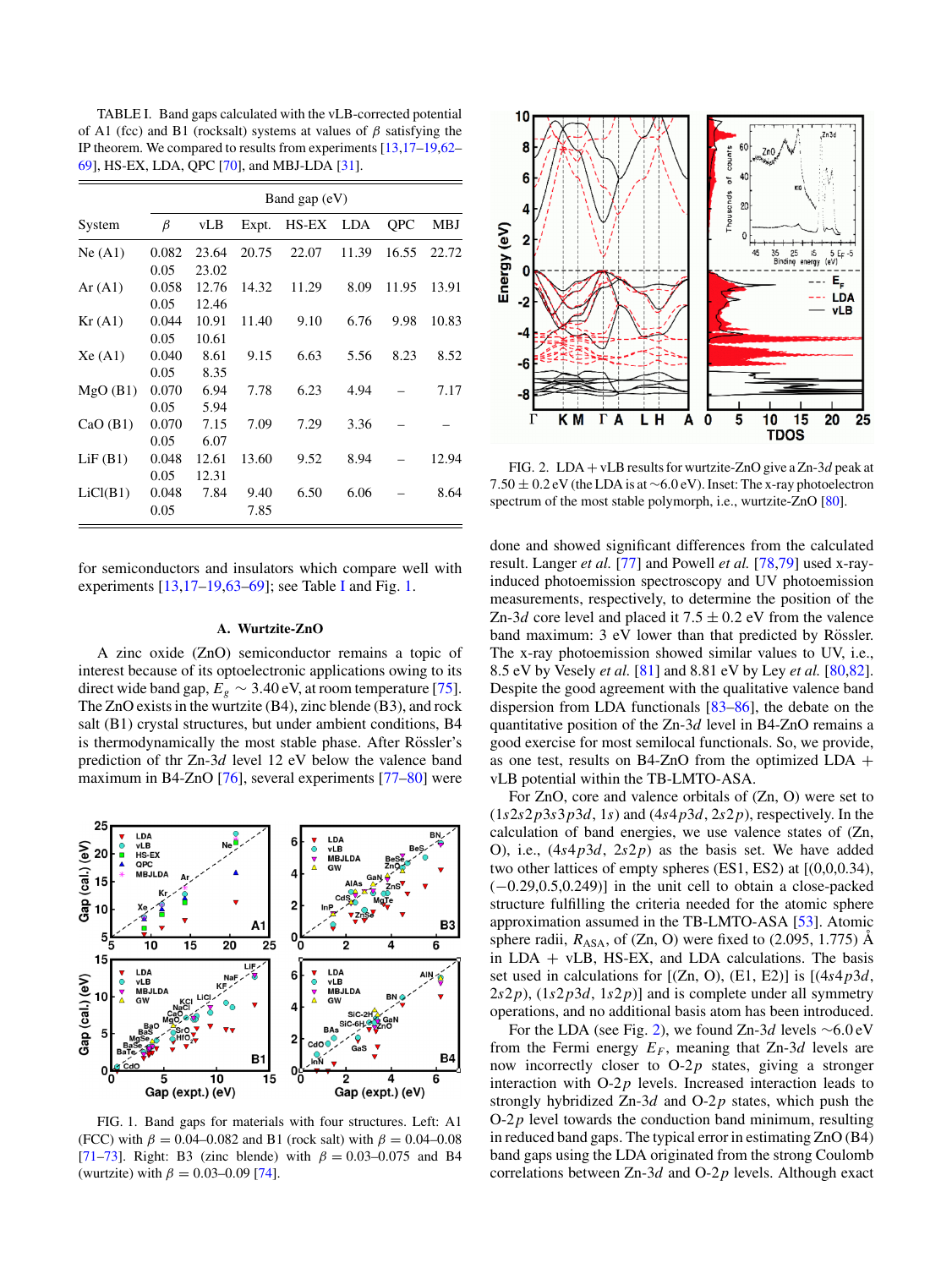<span id="page-4-0"></span>calculation of the correlation is not possible, treating the exact exchange is numerically possible. For the optimized LDA + vLB, this is achieved by introducing the vLB correction to the LDA exchange and tuning  $\beta$  to the optimal value through the IP theorem using the atomic constituents. For solid ZnO, the LDA + vLB gives the Zn-3*d* peak center at 7.40 eV, in agreement with measurements,  $7.5 \pm 0.2$  eV. Clearly, the eigenenergies of semicore Zn-3*d* levels (incorrect in the LDA and underestimated with respect to experiments by  $\sim$ 3 eV) are corrected by the introduction of the vLB asymptotic correction introduced here. The band gap of wurtzite-ZnO calculated using the optimized LDA + vLB is ∼3*.*10 eV, which compares well with observed band gap of 3.4 eV [\[80\]](#page-7-0), while the LDA value is ∼1*.*0 eV (an underestimation of ∼71%). The band gaps of wurtzite-ZnO calculated from the optimized vLB versus other methods (MBJLDA [\[31\]](#page-6-0), HSE06 [\[87\]](#page-7-0), G0W0 [\[73\]](#page-6-0), GW [\[17\]](#page-6-0)) are ∼3*.*10 eV and (2.68 [\[31\]](#page-6-0), 2.49 [\[87\]](#page-7-0), 2.51 [\[73\]](#page-6-0), 3.80 [\[17\]](#page-6-0)) eV, respectively. Only the optimized-vLB (10% too small) and GW (10% too large) results are in reasonable agreement with experimental values.

### **B. Half-Heusler alloys**

### *1. Non-spin-polarized compounds*

In this section, we revisit the work of Kieven *et al.* [\[88\]](#page-7-0) on I-II-V (eight-electron) half-Heusler systems that have prime importance in optoelectonics. The half-Heusler structure basically arises from three interpenetrating fcc lattices of *X*, *Y* , and *Z* atoms crystallized in ternary *XYZ* compounds with the  $F\overline{43}m$  space group. The atoms *X*, *Y*, and *Z* are arranged at positions (1*/*2*,*1*/*2*,*1*/*2), (0*,*0*,*0), and (1*/*4*,*1*/*4*,*1*/*4) in units of the cubic lattice parameter and can be viewed as a zincblende-like structure. The strongly bound valence electrons in I-II-V half-Heusler compounds separate the conduction and the valence bands, resulting in a semiconducting behavior with varying band gaps  $[89]$ . We considered 18 *XYZ*  $[X = Li$ , Na, and K,  $Y = Mg$ , Ca, and Zn, and  $Z = N$  and P; X, Y, and *Z* belong to the first (I-A), second (II-A and II-B), and fifth (V-A) main groups (subgroups) of the periodic system of elements] compounds with the half-Heusler structure and calculated band gap (Table II) using the TB-LMTO-ASA with the LDA  $+$  vLB potential; in most cases, we find a good agreement in Table II with Kieven *et al.* [\[88\]](#page-7-0) and experiments [\[90–93\]](#page-7-0).

### *2. Spin-polarized FeMnSb*

The spin-resolved band structure of half-metallic compounds shows unusual properties: FeMnSb is one example, with a half-Heusler crystal structure discussed thoroughly by de Groot *et al.* [\[94\]](#page-7-0) and Chioncel *et al.* [\[95\]](#page-7-0). To showcase spinpolarized vLB corrections, we consider FeMnSb. The standard representation of FeMnSb with a  $Cl<sub>b</sub>$  crystal structure contains three atoms—Fe(0, 0, 0), Mn(1*/*4, 1*/*4, 1*/*4), and Sb(3*/*4, 3*/*4, 3*/*4)—and a vacant site at (1*/*2, 1*/*2, 1*/*2) (replaced by a chargeless ES for ease in calculations), respectively. In FeMnSb, Fe  $(-1\mu_B)$  and Mn  $(3\mu_B)$  moments stabilize the gap and the half-metallic electronic structure with ferrimagnetic coupling with a total moment of  $2\mu_B$ . The integer spin

TABLE II. Band gaps of I-II-V (B3) half-Heuslers:  $LDA + vLB$ with  $\beta = 0.05$  (ours), compared to experiment and LDA (ours), as well as GGA, B3LYP, and GW [\[88,90–93\]](#page-7-0). All calculations use lattice constants from Kieven *et al.* [\[88\]](#page-7-0).

|        | Band gap (eV) |      |            |      |       |      |
|--------|---------------|------|------------|------|-------|------|
| System | Expt.         | vLB  | <b>LDA</b> | GGA  | B3LYP | GW   |
| LiMgN  | 3.20          | 3.37 | 2.85       | 2.29 | 4.37  |      |
| LiMgP  | 2.43          | 2.07 | 1.93       | 1.55 | 2.90  |      |
| LiCaN  |               | 3.71 | 2.38       | 2.21 | 3.78  |      |
| LiCaP  |               | 2.91 | 2.23       | 1.95 |       | 2.93 |
| LiZnN  | 1.91          | 1.67 | 0.78       | 0.52 | 2.34  |      |
| LiZnP  | 2.04          | 1.17 | 1.32       | 1.35 | 2.66  |      |
| NaMgN  |               | 2.72 | 1.06       | 0.77 | 2.08  |      |
| NaMgP  |               | 2.23 | 1.54       | 1.47 | 2.76  | 2.79 |
| NaCaN  |               | 1.82 | 1.47       | 1.15 | 3.03  |      |
| NaCaP  |               | 1.74 | 1.01       | 1.95 |       | 2.95 |
| NaZnN  |               | 0.06 | 0.00       | 0.00 |       | 1.83 |
| NaZnP  |               | 0.00 | 0.30       | 0.44 | 1.64  |      |
| KMgN   |               | 1.05 | 0.33       | 0.13 |       |      |
| KMgP   |               | 1.25 | 0.97       | 0.96 |       |      |
| KCaN   |               | 2.24 | 0.82       | 0.68 | 2.14  |      |
| KCaP   |               | 2.08 | 1.56       | 1.54 |       | 2.90 |
| KZnN   |               | 0.14 | 0.00       | 0.00 |       | 1.98 |
| KZnP   |               | 0.00 | 0.00       | 0.00 |       |      |

moment per unit cell criterion is one of the requirements for half-metallicity.

In Fig. 3, electronic states for majority-spin projection have a metallic character with a nonzero density of states at  $E_F$ , and states with the minority-spin projection demonstrate a band gap at  $E_F$  [\[94,96\]](#page-7-0). The gap originates from strong hybridization between the 3*d* states of the transition metals Fe and Mn. This hybridization results in fully bonding states in the valence band and empty antibonding states in the conduction band, leading to a finite gap at  $E_F$  (marked by a dashed line at zero energy). The deep-lying *sp* states of Sb do not have much



FIG. 3. Spin-resolved band structure of the half-Heusler halfmetallic FeMnSb alloy calculated with the  $LDA + vLB$  potential at a lattice constant of  $5.703 \text{ Å}$  [ $94,95$ ].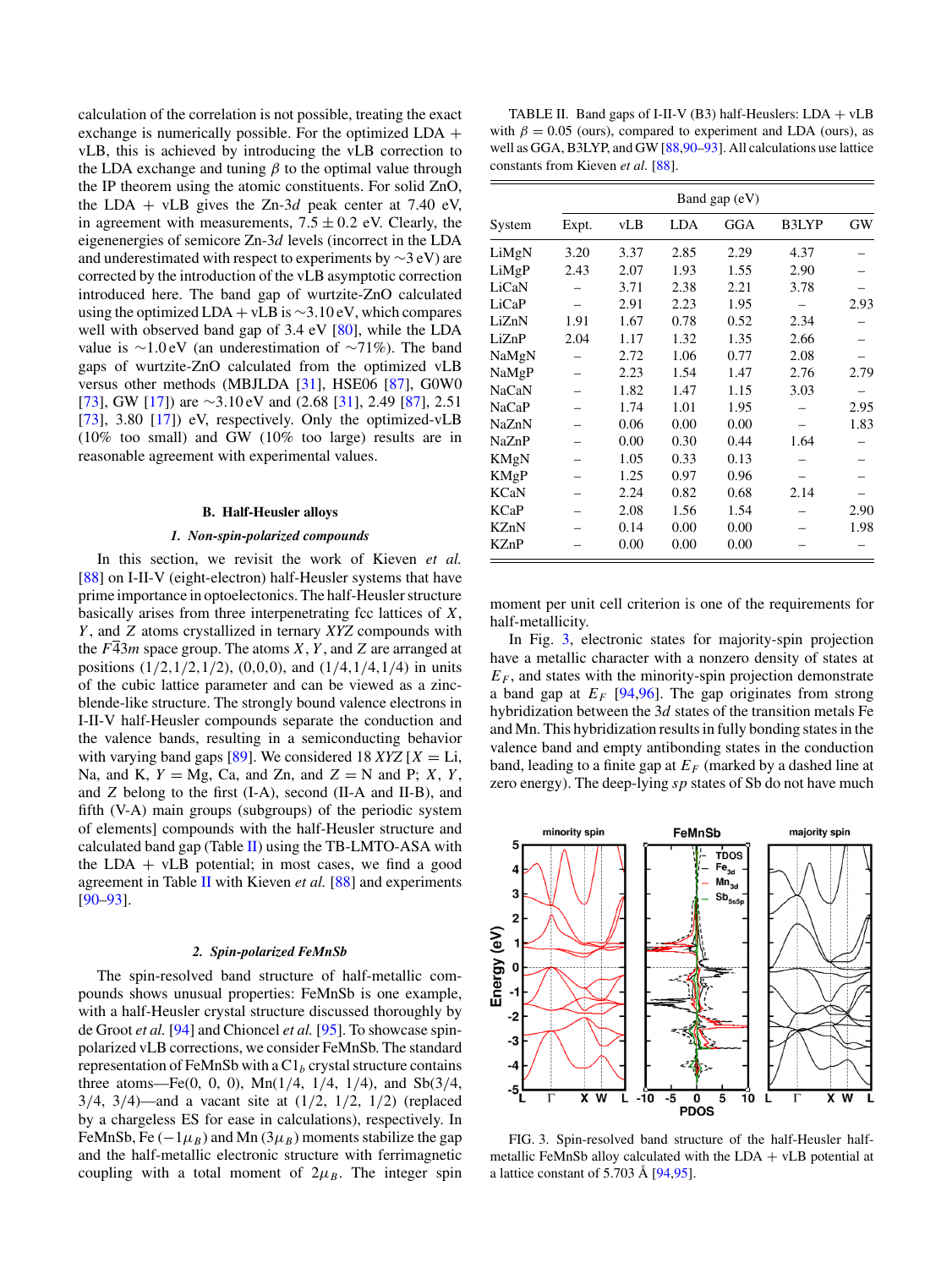<span id="page-5-0"></span>TABLE III. Band gaps of boron-nitride and graphene quantum dots (ring sizes 1, 3, and 7) calculated using the LDA + vLB ( $\beta$  = 0*.*05) and LDA potentials.

|               | Band gap $(eV)$ |                                            |  |                              |  |  |  |  |  |
|---------------|-----------------|--------------------------------------------|--|------------------------------|--|--|--|--|--|
| Ring size B-N |                 | Expt.                                      |  | <b>VLB LDA C VLB LDA</b>     |  |  |  |  |  |
| $\mathbf{1}$  | $B_3N_3$        |                                            |  | 2.00 0.50 $C_6$ 2.90 1.50    |  |  |  |  |  |
| 3             | $B_6N_7$        |                                            |  | 3.00 1.90 $C_{13}$ 3.46 1.85 |  |  |  |  |  |
| 7             | $B_{12}N_{12}$  |                                            |  | 5.70 2.40 $C_{24}$ 5.20 2.50 |  |  |  |  |  |
| Bulk          |                 | h-BN $3.60 - 5.90$ [112,113] $4.60$ 3.90 - |  |                              |  |  |  |  |  |

effect on the density of states at  $E_F$ , so it is not responsible for the existence of the minority gap. As a result, half-metal can, in principle, conduct a fully spin-polarized current, and hence it attracts attention for potential spintronics applications [\[96,97\]](#page-7-0).

### **C. Quantum dots: Boron nitride and graphene**

Two-dimensional materials, like graphene and hexagonal boron nitride (h-BN), have drawn tremendous attention in terms of both fundamental physics and possible applications in energy-generation devices [\[98–100\]](#page-7-0). Single layers of graphene and h-BN have been fabricated and found to be stable at room temperature [\[101–105\]](#page-7-0). The electrical conductivity in both cases varies largely because graphene is a semimetal and a very good conductor, while BN is an insulator (band gap ∼6 eV) [\[106,107\]](#page-7-0).

We modeled ring size  $1(3 B + 3 N or 6 C atoms)$ , ring size 3 (6 B + 7 N or 13 C atoms), and ring size 7 (12 B + 12 N or 24 C atoms) quantum dots of boron nitride and graphene within a cell of orthorhombic symmetry with cell parameters  $a = c = 40$  A and  $b = 25$  A. The experimental geometry is used to generate two-dimensional quantum dots [\[108,109\]](#page-7-0).

We calculated the LDA and  $LDA + vLB$  gaps between HO molecular orbitals and LU molecular orbitals (LUMOs) of boron-nitride dots, where boron and nitrogen have (3,3),  $(6,7)$ , and  $(12,12)$  atoms each in the basis sets. Because the TB-LMTO uses the ASA, we fill the rest of the cell volume with ESs and include them in the basis set along with the atoms. As reported in Table [III,](#page-4-0) with increasing dot size we approach the bulk optical band gap. The  $LDA + vLB$  potential within the TB-LMTO-ASA yields a HOMO-LUMO gap of 5.70 eV for  $B_{12}N_{12}$  (Table III), which compares reasonably to the bulk band gaps observed  $(3.6 \text{ eV} [112] \text{ and } 5.9 \text{ eV} [113])$  $(3.6 \text{ eV} [112] \text{ and } 5.9 \text{ eV} [113])$  $(3.6 \text{ eV} [112] \text{ and } 5.9 \text{ eV} [113])$  $(3.6 \text{ eV} [112] \text{ and } 5.9 \text{ eV} [113])$  $(3.6 \text{ eV} [112] \text{ and } 5.9 \text{ eV} [113])$ and predicted  $(2.45 \text{ eV} [110]$  $(2.45 \text{ eV} [110]$  to 5.4 eV  $[111]$ ), while the LDA largely underestimates all values.

# **V. CONCLUSION**

Since KS-DFT was first proposed, the search has remained unabated for a quality but numerically fast exchangecorrelation functional to predict band gaps correctly. Here, we have presented results using a spin-polarized vLB-corrected potential, which matched the asymptotic behavior of exchange at the atomic sphere boundary (i.e., local interstitial in the solid) and which also satisfied the ionization potential theorem for atomic constituents. The combination approximately enforces that the ionization energy and HOMO-LUMO difference agree in first-principle calculations. The  $LDA + vLB-corrected exchange$  in combination with the IP theorem may be a good candidate for filling the gap of orbital-dependent functionals using semilocal quantities, and it provides an approximate exact-exchange band structure with no more computational cost than the LDA or GGA. Compared with experiments, our asymptotically corrected LDA obtains accurate band gaps for semiconductors and insulators, where in some cases it yields gaps comparable to or better than those obtained with more sophisticated XC methods, such as the hybrid, exact exchange, and GW.

### **ACKNOWLEDGMENTS**

We thank A. Alam (Indian Institute of Technology, Mumbai, India) and W. A. Shelton (Louisiana State University, Baton Rouge) for critical comments. Work at Ames Laboratory was supported by the U.S. Department of Energy (DOE), Office of Science, Basic Energy Sciences, Materials Science and Engineering Division. The research was performed at the Ames Laboratory, which is operated for the U.S. DOE by Iowa State University under Contract No. DE-AC02- 07CH11358. D.D.J. also acknowledges support from a U.S. DOE "Computational Materials Science Network" grant through Brookhaven National Laboratory.

- [1] S. Kümmel and L. Kronik, [Rev. Mod. Phys.](http://dx.doi.org/10.1103/RevModPhys.80.3) **[80](http://dx.doi.org/10.1103/RevModPhys.80.3)**, [3](http://dx.doi.org/10.1103/RevModPhys.80.3) [\(2008\)](http://dx.doi.org/10.1103/RevModPhys.80.3).
- [2] V. Sahni, *Quantal Density Functional Theory* (Springer, Berlin, 2004).
- [3] P. Hohenberg and W. Kohn, [Phys. Rev.](http://dx.doi.org/10.1103/PhysRev.136.B864) **[136](http://dx.doi.org/10.1103/PhysRev.136.B864)**, [B864](http://dx.doi.org/10.1103/PhysRev.136.B864) [\(1964\)](http://dx.doi.org/10.1103/PhysRev.136.B864).
- [4] W. Kohn and L. J. Sham, [Phys. Rev.](http://dx.doi.org/10.1103/PhysRev.140.A1133) **[140](http://dx.doi.org/10.1103/PhysRev.140.A1133)**, [A1133](http://dx.doi.org/10.1103/PhysRev.140.A1133) [\(1965\)](http://dx.doi.org/10.1103/PhysRev.140.A1133).
- [5] J. P. Perdew and Y. Wang, [Phys. Rev. B](http://dx.doi.org/10.1103/PhysRevB.45.13244) **[45](http://dx.doi.org/10.1103/PhysRevB.45.13244)**, [13244](http://dx.doi.org/10.1103/PhysRevB.45.13244) [\(1992\)](http://dx.doi.org/10.1103/PhysRevB.45.13244).
- [6] J. P. Perdew, J. A. Chevary, S. H. Vosko, K. A. Jackson, M. R.
- Pederson, D. J. Singh, and C. Fiolhais, [Phys. Rev. B](http://dx.doi.org/10.1103/PhysRevB.46.6671) **[46](http://dx.doi.org/10.1103/PhysRevB.46.6671)**, [6671](http://dx.doi.org/10.1103/PhysRevB.46.6671) [\(1992\)](http://dx.doi.org/10.1103/PhysRevB.46.6671).
- [7] J. P. Perdew, A. Ruzsinszky, G. I. Csonka, O. A. Vydrov, G. E. [Scuseria, L. A. Constantin, X. Zhou, and K. Burke,](http://dx.doi.org/10.1103/PhysRevLett.100.136406) Phys. Rev. Lett. **[100](http://dx.doi.org/10.1103/PhysRevLett.100.136406)**, [136406](http://dx.doi.org/10.1103/PhysRevLett.100.136406) [\(2008\)](http://dx.doi.org/10.1103/PhysRevLett.100.136406).
- [8] J. Perdew, [Chem. Phys. Lett.](http://dx.doi.org/10.1016/0009-2614(79)87292-9) **[64](http://dx.doi.org/10.1016/0009-2614(79)87292-9)**, [127](http://dx.doi.org/10.1016/0009-2614(79)87292-9) [\(1979\)](http://dx.doi.org/10.1016/0009-2614(79)87292-9).
- [9] M. R. Pederson and C. C. Lin, [J. Chem. Phys.](http://dx.doi.org/10.1063/1.454104) **[88](http://dx.doi.org/10.1063/1.454104)**, [1807](http://dx.doi.org/10.1063/1.454104) [\(1988\)](http://dx.doi.org/10.1063/1.454104).
- [10] J. P. Perdew and A. Zunger, [Phys. Rev. B](http://dx.doi.org/10.1103/PhysRevB.23.5048) **[23](http://dx.doi.org/10.1103/PhysRevB.23.5048)**, [5048](http://dx.doi.org/10.1103/PhysRevB.23.5048) [\(1981\)](http://dx.doi.org/10.1103/PhysRevB.23.5048).
- [11] V. I. Anisimov, J. Zaanen, and O. K. Andersen, *[Phys. Rev. B](http://dx.doi.org/10.1103/PhysRevB.44.943)* **[44](http://dx.doi.org/10.1103/PhysRevB.44.943)**, [943](http://dx.doi.org/10.1103/PhysRevB.44.943) [\(1991\)](http://dx.doi.org/10.1103/PhysRevB.44.943).
- [12] W. G. Aulbur, M. Stadele and A. Gorling, [Phys. Rev. B](http://dx.doi.org/10.1103/PhysRevB.62.7121) **[62](http://dx.doi.org/10.1103/PhysRevB.62.7121)**, [7121](http://dx.doi.org/10.1103/PhysRevB.62.7121) [\(2000\)](http://dx.doi.org/10.1103/PhysRevB.62.7121).
- [13] [S. V. Faleev, M. van Schilfgaarde, and T. Kotani,](http://dx.doi.org/10.1103/PhysRevLett.93.126406) Phys. Rev. Lett. **[93](http://dx.doi.org/10.1103/PhysRevLett.93.126406)**, [126406](http://dx.doi.org/10.1103/PhysRevLett.93.126406) [\(2004\)](http://dx.doi.org/10.1103/PhysRevLett.93.126406).
- [14] M. van Schilfgaarde, T. Kotani, and S. V. Faleev, *[Phys. Rev. B](http://dx.doi.org/10.1103/PhysRevB.74.245125)* **[74](http://dx.doi.org/10.1103/PhysRevB.74.245125)**, [245125](http://dx.doi.org/10.1103/PhysRevB.74.245125) [\(2006\)](http://dx.doi.org/10.1103/PhysRevB.74.245125).
- [15] [A. N. Chantis, M. van Schilfgaarde, and T. Kotani,](http://dx.doi.org/10.1103/PhysRevB.76.165126) Phys. Rev. B **[76](http://dx.doi.org/10.1103/PhysRevB.76.165126)**, [165126](http://dx.doi.org/10.1103/PhysRevB.76.165126) [\(2007\)](http://dx.doi.org/10.1103/PhysRevB.76.165126).
- [16] M. Shishkin and G. Kresse, [Phys. Rev. B](http://dx.doi.org/10.1103/PhysRevB.75.235102) **[75](http://dx.doi.org/10.1103/PhysRevB.75.235102)**, [235102](http://dx.doi.org/10.1103/PhysRevB.75.235102) [\(2007\)](http://dx.doi.org/10.1103/PhysRevB.75.235102).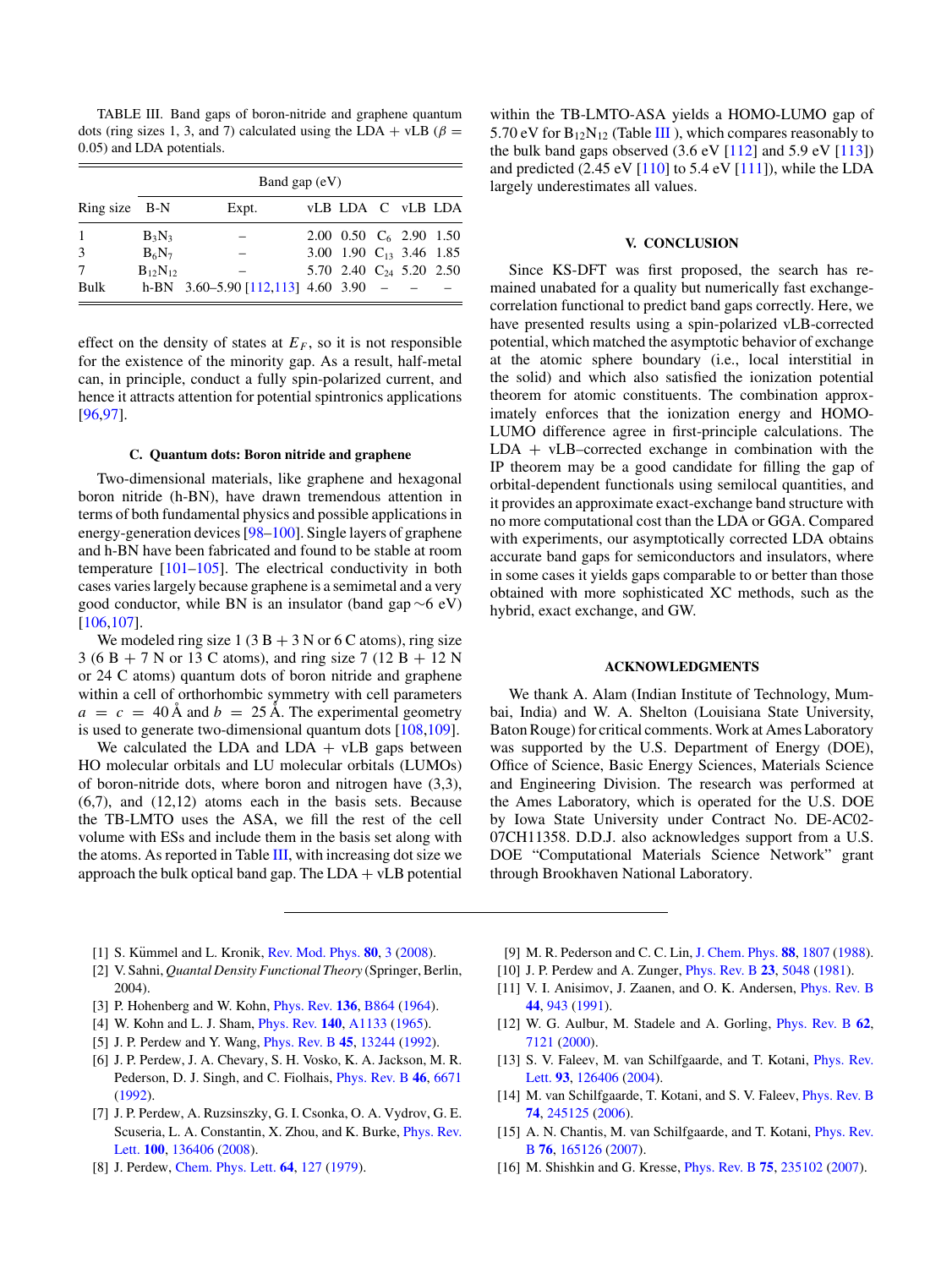- <span id="page-6-0"></span>[17] M. Shishkin, M. Marsman, and G. Kresse, [Phys. Rev. Lett.](http://dx.doi.org/10.1103/PhysRevLett.99.246403) **[99](http://dx.doi.org/10.1103/PhysRevLett.99.246403)**, [246403](http://dx.doi.org/10.1103/PhysRevLett.99.246403) [\(2007\)](http://dx.doi.org/10.1103/PhysRevLett.99.246403).
- [18] J. Heyd, J. E. Peralta, G. E. Scuseria, and R. L. Martin, J. Chem. Phys. **[123](http://dx.doi.org/10.1063/1.2085170)**, [174101](http://dx.doi.org/10.1063/1.2085170) [\(2005\)](http://dx.doi.org/10.1063/1.2085170).
- [19] J. Paier, M. Marsman, K. Hummer, G. Kresse, I. C. Gerber, and J. G. Angyan, [J. Chem. Phys.](http://dx.doi.org/10.1063/1.2187006) **[124](http://dx.doi.org/10.1063/1.2187006)**, [154709](http://dx.doi.org/10.1063/1.2187006) [\(2006\)](http://dx.doi.org/10.1063/1.2187006); **[125](http://dx.doi.org/10.1063/1.2403866)**, [249901](http://dx.doi.org/10.1063/1.2403866) [\(2006\)](http://dx.doi.org/10.1063/1.2403866).
- [20] J. P. Perdew, R. G. Parr, M. Levy, and J. L. Balduz Jr., [Phys. Rev. Lett.](http://dx.doi.org/10.1103/PhysRevLett.49.1691) **[49](http://dx.doi.org/10.1103/PhysRevLett.49.1691)**, [1691](http://dx.doi.org/10.1103/PhysRevLett.49.1691) [\(1982\)](http://dx.doi.org/10.1103/PhysRevLett.49.1691).
- [21] L. J. Sham and M. Schlüter, *[Phys. Rev. Lett.](http://dx.doi.org/10.1103/PhysRevLett.51.1888)* **[51](http://dx.doi.org/10.1103/PhysRevLett.51.1888)**, [1888](http://dx.doi.org/10.1103/PhysRevLett.51.1888) [\(1983\)](http://dx.doi.org/10.1103/PhysRevLett.51.1888).
- [22] J. P. Perdew and M. Levy, [Phys. Rev. Lett.](http://dx.doi.org/10.1103/PhysRevLett.51.1884) **[51](http://dx.doi.org/10.1103/PhysRevLett.51.1884)**, [1884](http://dx.doi.org/10.1103/PhysRevLett.51.1884) [\(1983\)](http://dx.doi.org/10.1103/PhysRevLett.51.1884).
- [23] D. J. Tozer, [J. Chem. Phys.](http://dx.doi.org/10.1063/1.1633756) **[119](http://dx.doi.org/10.1063/1.1633756)**, [12697](http://dx.doi.org/10.1063/1.1633756) [\(2003\)](http://dx.doi.org/10.1063/1.1633756).
- [24] M. E. Casida, C. Jamorski, K. C. Casida, and D. R. Salahub, [J. Chem. Phys.](http://dx.doi.org/10.1063/1.475855) **[108](http://dx.doi.org/10.1063/1.475855)**, [4439](http://dx.doi.org/10.1063/1.475855) [\(1998\)](http://dx.doi.org/10.1063/1.475855).
- [25] E. Kraisler and L. Kronik, [J. Chem. Phys.](http://dx.doi.org/10.1063/1.4871462) **[140](http://dx.doi.org/10.1063/1.4871462)**, [18A540](http://dx.doi.org/10.1063/1.4871462) [\(2014\)](http://dx.doi.org/10.1063/1.4871462).
- [26] T. Grabo, T. Kreibich, and E. K. U. Gross, [Mol. Eng.](http://dx.doi.org/10.1023/A:1008218128189) **[7](http://dx.doi.org/10.1023/A:1008218128189)**, [27](http://dx.doi.org/10.1023/A:1008218128189) [\(1997\)](http://dx.doi.org/10.1023/A:1008218128189).
- [27] E. Engel and R. Dreizler, *Density Functional Theory: An Advanced Course* (Springer, Berlin, 2011).
- [28] T. Kotani, [Phys. Rev. Lett.](http://dx.doi.org/10.1103/PhysRevLett.74.2989) **[74](http://dx.doi.org/10.1103/PhysRevLett.74.2989)**, [2989](http://dx.doi.org/10.1103/PhysRevLett.74.2989) [\(1995\)](http://dx.doi.org/10.1103/PhysRevLett.74.2989); [Phys. Rev. B](http://dx.doi.org/10.1103/PhysRevB.50.14816) **[50](http://dx.doi.org/10.1103/PhysRevB.50.14816)**, [14816](http://dx.doi.org/10.1103/PhysRevB.50.14816) [\(1994\)](http://dx.doi.org/10.1103/PhysRevB.50.14816).
- [29] A. D. Becke and E. R. Johnson, [J. Chem. Phys.](http://dx.doi.org/10.1063/1.2213970) **[124](http://dx.doi.org/10.1063/1.2213970)**, [221101](http://dx.doi.org/10.1063/1.2213970) [\(2006\)](http://dx.doi.org/10.1063/1.2213970).
- [30] F. Tran, P. Blaha, and K. Schwarz, [J. Phys.: Condens. Matter](http://dx.doi.org/10.1088/0953-8984/19/19/196208) **[19](http://dx.doi.org/10.1088/0953-8984/19/19/196208)**, [196208](http://dx.doi.org/10.1088/0953-8984/19/19/196208) [\(2007\)](http://dx.doi.org/10.1088/0953-8984/19/19/196208).
- [31] F. Tran and P. Blaha, [Phys. Rev. Lett.](http://dx.doi.org/10.1103/PhysRevLett.102.226401) **[102](http://dx.doi.org/10.1103/PhysRevLett.102.226401)**, [226401](http://dx.doi.org/10.1103/PhysRevLett.102.226401) [\(2009\)](http://dx.doi.org/10.1103/PhysRevLett.102.226401).
- [32] M. Kuisma, J. Ojanen, J. Enkovaara, and T. T. Rantala, [Phys. Rev. B](http://dx.doi.org/10.1103/PhysRevB.82.115106) **[82](http://dx.doi.org/10.1103/PhysRevB.82.115106)**, [115106](http://dx.doi.org/10.1103/PhysRevB.82.115106) [\(2010\)](http://dx.doi.org/10.1103/PhysRevB.82.115106).
- [33] R. Armiento and S. Kümmel, *[Phys. Rev. Lett.](http://dx.doi.org/10.1103/PhysRevLett.111.036402)* **[111](http://dx.doi.org/10.1103/PhysRevLett.111.036402)**, [036402](http://dx.doi.org/10.1103/PhysRevLett.111.036402) [\(2013\)](http://dx.doi.org/10.1103/PhysRevLett.111.036402).
- [34] R. van Leeuwen and E. J. Baerends, [Phys. Rev. A](http://dx.doi.org/10.1103/PhysRevA.49.2421) **[49](http://dx.doi.org/10.1103/PhysRevA.49.2421)**, [2421](http://dx.doi.org/10.1103/PhysRevA.49.2421) [\(1994\)](http://dx.doi.org/10.1103/PhysRevA.49.2421).
- [35] [C. J. Umrigar, K. G. Wilson, and J. W. Wilkins,](http://dx.doi.org/10.1103/PhysRevLett.60.1719) *Phys. Rev.* Lett. **[60](http://dx.doi.org/10.1103/PhysRevLett.60.1719)**, [1719](http://dx.doi.org/10.1103/PhysRevLett.60.1719) [\(1988\)](http://dx.doi.org/10.1103/PhysRevLett.60.1719).
- [36] C. J. Umrigar and X. Gonze, [Phys. Rev. A](http://dx.doi.org/10.1103/PhysRevA.50.3827) **[50](http://dx.doi.org/10.1103/PhysRevA.50.3827)**, [3827](http://dx.doi.org/10.1103/PhysRevA.50.3827) [\(1994\)](http://dx.doi.org/10.1103/PhysRevA.50.3827).
- [37] M. K. Y. Chan and G. Ceder, [Phys. Rev. Lett.](http://dx.doi.org/10.1103/PhysRevLett.105.196403) **[105](http://dx.doi.org/10.1103/PhysRevLett.105.196403)**, [196403](http://dx.doi.org/10.1103/PhysRevLett.105.196403) [\(2010\)](http://dx.doi.org/10.1103/PhysRevLett.105.196403).
- [38] M. K. Harbola and V. Sahni, [Phys. Rev. Lett.](http://dx.doi.org/10.1103/PhysRevLett.62.489) **[62](http://dx.doi.org/10.1103/PhysRevLett.62.489)**, [489](http://dx.doi.org/10.1103/PhysRevLett.62.489) [\(1989\)](http://dx.doi.org/10.1103/PhysRevLett.62.489); V. Sahni and M. K. Harbola, [Int. J. Quantum Chem. Symp.](http://dx.doi.org/10.1002/qua.560382456) **[38](http://dx.doi.org/10.1002/qua.560382456)**, [569](http://dx.doi.org/10.1002/qua.560382456) [\(1990\)](http://dx.doi.org/10.1002/qua.560382456).
- [39] P. Singh, M. K. Harbola, B. Sanyal, and A. Mookerjee, [Phys. Rev. B](http://dx.doi.org/10.1103/PhysRevB.87.235110) **[87](http://dx.doi.org/10.1103/PhysRevB.87.235110)**, [235110](http://dx.doi.org/10.1103/PhysRevB.87.235110) [\(2013\)](http://dx.doi.org/10.1103/PhysRevB.87.235110).
- [40] P. Singh, M. K. Harbola, and A. Mookerjee, *Modeling, Characterization, and Production of Nanomaterials*, 1st ed., edited by V. K. Tewary and Y. Zhang (Woodhead, Waltham, MA, 2015), Vol. 1, pp. 407–418.
- [41] A. D. Becke, [Phys. Rev. A](http://dx.doi.org/10.1103/PhysRevA.38.3098) **[38](http://dx.doi.org/10.1103/PhysRevA.38.3098)**, [3098](http://dx.doi.org/10.1103/PhysRevA.38.3098) [\(1988\)](http://dx.doi.org/10.1103/PhysRevA.38.3098).
- [42] C. O. Almbladh and U. von Barth, [Phys. Rev. B](http://dx.doi.org/10.1103/PhysRevB.31.3231) **[31](http://dx.doi.org/10.1103/PhysRevB.31.3231)**, [3231](http://dx.doi.org/10.1103/PhysRevB.31.3231) [\(1985\)](http://dx.doi.org/10.1103/PhysRevB.31.3231).
- [43] I. C. Gerber, J. G. Ángyán, M. Marsman, and Kresse, J. Chem. Phys. **[127](http://dx.doi.org/10.1063/1.2759209)**, [054101](http://dx.doi.org/10.1063/1.2759209) [\(2007\)](http://dx.doi.org/10.1063/1.2759209).
- [44] S. Refaely-Abramson, S. Sharifzadeh, M. Jain, R. Baer, J. B. Neaton, and L. Kronik, [Phys. Rev. B](http://dx.doi.org/10.1103/PhysRevB.88.081204) **[88](http://dx.doi.org/10.1103/PhysRevB.88.081204)**, [081204\(R\)](http://dx.doi.org/10.1103/PhysRevB.88.081204) [\(2013\)](http://dx.doi.org/10.1103/PhysRevB.88.081204).
- [45] S. Refaely-Abramson, M. Jain, S. Sharifzadeh, J. B. Neaton, and L. Kronik, [Phys. Rev. B](http://dx.doi.org/10.1103/PhysRevB.92.081204) **[92](http://dx.doi.org/10.1103/PhysRevB.92.081204)**, [081204\(R\)](http://dx.doi.org/10.1103/PhysRevB.92.081204) [\(2015\)](http://dx.doi.org/10.1103/PhysRevB.92.081204).
- [46] T. Stein, H. Eisenberg, L. Kronik, and R. Baer, *[Phys. Rev. Lett.](http://dx.doi.org/10.1103/PhysRevLett.105.266802)* **[105](http://dx.doi.org/10.1103/PhysRevLett.105.266802)**, [266802](http://dx.doi.org/10.1103/PhysRevLett.105.266802) [\(2010\)](http://dx.doi.org/10.1103/PhysRevLett.105.266802).
- [47] I. Dabo, A. Ferretti, N. Poilvert, Y. Li, N. Marzari, and M. Cococcioni, [Phys. Rev. B](http://dx.doi.org/10.1103/PhysRevB.82.115121) **[82](http://dx.doi.org/10.1103/PhysRevB.82.115121)**, [115121](http://dx.doi.org/10.1103/PhysRevB.82.115121) [\(2010\)](http://dx.doi.org/10.1103/PhysRevB.82.115121); S. Lany and A. Zunger, *[ibid.](http://dx.doi.org/10.1103/PhysRevB.80.085202)* **[80](http://dx.doi.org/10.1103/PhysRevB.80.085202)**, [085202](http://dx.doi.org/10.1103/PhysRevB.80.085202) [\(2009\)](http://dx.doi.org/10.1103/PhysRevB.80.085202).
- [48] [M. Hemanadhan, M. Shamim, and M. K. Harbola,](http://dx.doi.org/10.1088/0953-4075/47/11/115005) J. Phys. B: At. Mol. Opt. Phys. **[47](http://dx.doi.org/10.1088/0953-4075/47/11/115005)**, [115005](http://dx.doi.org/10.1088/0953-4075/47/11/115005) [\(2014\)](http://dx.doi.org/10.1088/0953-4075/47/11/115005).
- [49] S. H. Vosko, L. Wilk, and M. Nusair, [Can. J. Phys.](http://dx.doi.org/10.1139/p80-159) **[58](http://dx.doi.org/10.1139/p80-159)**, [1200](http://dx.doi.org/10.1139/p80-159) [\(1980\)](http://dx.doi.org/10.1139/p80-159).
- [50] R. Armiento, S. Kummel, and T. Körzdörfer, *[Phys. Rev. B](http://dx.doi.org/10.1103/PhysRevB.77.165106)* [77](http://dx.doi.org/10.1103/PhysRevB.77.165106), [165106](http://dx.doi.org/10.1103/PhysRevB.77.165106) [\(2008\)](http://dx.doi.org/10.1103/PhysRevB.77.165106).
- [51] A. Karolewski, R. Armiento, and S. Kümmel, J. Chem. Theory Comput. **[5](http://dx.doi.org/10.1021/ct8005198)**, [712](http://dx.doi.org/10.1021/ct8005198) [\(2009\)](http://dx.doi.org/10.1021/ct8005198).
- [52] D. Koller, F. Tran, and P. Blaha, [Phys. Rev. B](http://dx.doi.org/10.1103/PhysRevB.83.195134) **[83](http://dx.doi.org/10.1103/PhysRevB.83.195134)**, [195134](http://dx.doi.org/10.1103/PhysRevB.83.195134) [\(2011\)](http://dx.doi.org/10.1103/PhysRevB.83.195134).
- [53] O. Jepsen and O. K. Andersen, *The Stuttgart TB-LMTO-ASA Program, Version 4.7* (Max-Planck-Institut für Festkörperforschung, Stuttgart, Germany, 2000).
- [54] A. Alam and D. D. Johnson, [Phys. Rev. B](http://dx.doi.org/10.1103/PhysRevB.85.144202) **[85](http://dx.doi.org/10.1103/PhysRevB.85.144202)**, [144202](http://dx.doi.org/10.1103/PhysRevB.85.144202) [\(2012\)](http://dx.doi.org/10.1103/PhysRevB.85.144202).
- [55] H. Skriver, *The LMTO Method*, Springer Series in Solid-State Sciences, Vol. 41 (Springer, Heidelberg, 1983).
- [56] J. Korringa, [Physica](http://dx.doi.org/10.1016/0031-8914(47)90013-X) **[13](http://dx.doi.org/10.1016/0031-8914(47)90013-X)**, [392](http://dx.doi.org/10.1016/0031-8914(47)90013-X) [\(1947\)](http://dx.doi.org/10.1016/0031-8914(47)90013-X).
- [57] W. Kohn and N. Rostoker, [Phys. Rev.](http://dx.doi.org/10.1103/PhysRev.94.1111) **[94](http://dx.doi.org/10.1103/PhysRev.94.1111)**, [1111](http://dx.doi.org/10.1103/PhysRev.94.1111) [\(1954\)](http://dx.doi.org/10.1103/PhysRev.94.1111).
- [58] O. K. Andersen, [Phys. Rev. B](http://dx.doi.org/10.1103/PhysRevB.12.3060) **[12](http://dx.doi.org/10.1103/PhysRevB.12.3060)**, [3060](http://dx.doi.org/10.1103/PhysRevB.12.3060) [\(1975\)](http://dx.doi.org/10.1103/PhysRevB.12.3060); in *The Electronic Structure of Complex Systems*, edited by P. Phariseau and W. M. Temmerman (Plenum Press, New York, 1984).
- [59] O. K. Andersen, O. Jepsen, and M. Sob, in *Electronic Band Structure and Its Applications*, edited by M. Yussouff (Springer-Verlag, Berlin, 1986).
- [60] U. van Barth and L. Hedin, [J. Phys. C: Solid State Phys.](http://dx.doi.org/10.1088/0022-3719/5/13/012) **[15](http://dx.doi.org/10.1088/0022-3719/5/13/012)**, [1629](http://dx.doi.org/10.1088/0022-3719/5/13/012) [\(1972\)](http://dx.doi.org/10.1088/0022-3719/5/13/012).
- [61] V. Vlček, H. R. Eisenberg, G. Steinle-Neumann, L. Kronik, and R. Baer, [J. Chem. Phys.](http://dx.doi.org/10.1063/1.4905236) **[142](http://dx.doi.org/10.1063/1.4905236)**, [034107](http://dx.doi.org/10.1063/1.4905236) [\(2015\)](http://dx.doi.org/10.1063/1.4905236).
- [62] P. O. Löwdin, [Adv. Phys.](http://dx.doi.org/10.1080/00018735600101155) **[5](http://dx.doi.org/10.1080/00018735600101155)**, [1](http://dx.doi.org/10.1080/00018735600101155) [\(1956\)](http://dx.doi.org/10.1080/00018735600101155).
- [63] R. J. Magyar, A. Fleszar, and E. K. U. Gross, [Phys. Rev. B](http://dx.doi.org/10.1103/PhysRevB.69.045111) **[69](http://dx.doi.org/10.1103/PhysRevB.69.045111)**, [045111](http://dx.doi.org/10.1103/PhysRevB.69.045111) [\(2004\)](http://dx.doi.org/10.1103/PhysRevB.69.045111).
- [64] M. Rohlfing and S. G. Louie, [Phys. Rev. B](http://dx.doi.org/10.1103/PhysRevB.62.4927) **[62](http://dx.doi.org/10.1103/PhysRevB.62.4927)**, [4927](http://dx.doi.org/10.1103/PhysRevB.62.4927) [\(2000\)](http://dx.doi.org/10.1103/PhysRevB.62.4927).
- [65] [S. Hufner, J. Osterwalder, T. Riesterer, and F. Hulliger,](http://dx.doi.org/10.1016/0038-1098(84)90007-3) Solid State Commun. **[52](http://dx.doi.org/10.1016/0038-1098(84)90007-3)**, [793](http://dx.doi.org/10.1016/0038-1098(84)90007-3) [\(1984\)](http://dx.doi.org/10.1016/0038-1098(84)90007-3).
- [66] G. A. Sawatzky and J. W. Allen, [Phys. Rev. Lett.](http://dx.doi.org/10.1103/PhysRevLett.53.2339) **[53](http://dx.doi.org/10.1103/PhysRevLett.53.2339)**, [2339](http://dx.doi.org/10.1103/PhysRevLett.53.2339) [\(1984\)](http://dx.doi.org/10.1103/PhysRevLett.53.2339).
- [67] [M. Marsman, J. Paier, A. Stroppa, and G. Kresse,](http://dx.doi.org/10.1088/0953-8984/20/6/064201) J. Phys. Condens. Matter **[20](http://dx.doi.org/10.1088/0953-8984/20/6/064201)**, [064201](http://dx.doi.org/10.1088/0953-8984/20/6/064201) [\(2008\)](http://dx.doi.org/10.1088/0953-8984/20/6/064201).
- [68] U. Rössler, *[Phys. Status Solidi B](http://dx.doi.org/10.1002/pssb.19700420136)* [42](http://dx.doi.org/10.1002/pssb.19700420136), [345](http://dx.doi.org/10.1002/pssb.19700420136) [\(1970\)](http://dx.doi.org/10.1002/pssb.19700420136); in *Rare-Gas Solids*, edited by M. L. Klein and J. A. Venables (Academic Press, New York, 1975), p. 545.
- [69] *Semiconductor: Other than Group IV Elements and III-V Compounds*, edited by O. Madelung and R. Poerschke (Springer, Berlin, 1992).
- [70] N. C. Bacalis, D. A. Papaconstantopoulos, and W. E. Pickett, [Phys. Rev. B](http://dx.doi.org/10.1103/PhysRevB.38.6218) **[38](http://dx.doi.org/10.1103/PhysRevB.38.6218)**, [6218](http://dx.doi.org/10.1103/PhysRevB.38.6218) [\(1988\)](http://dx.doi.org/10.1103/PhysRevB.38.6218).
- [71] [H. Dixit, D. Lamoen, and B. Partoens,](http://dx.doi.org/10.1088/0953-8984/25/3/035501) J. Phys.: Condens. Matter **[25](http://dx.doi.org/10.1088/0953-8984/25/3/035501)**, [035501](http://dx.doi.org/10.1088/0953-8984/25/3/035501) [\(2013\)](http://dx.doi.org/10.1088/0953-8984/25/3/035501).
- [72] P. D. C. King, T. D. Veal, A. Schleife, J. Zúñiga-Pérez, B. Martel, P. H. Jefferson, F. Fuchs, V. Muñoz-Sanjosé, F. Bechstedt, and C. F. McConville, [Phys. Rev. B](http://dx.doi.org/10.1103/PhysRevB.79.205205) **[79](http://dx.doi.org/10.1103/PhysRevB.79.205205)**, [205205](http://dx.doi.org/10.1103/PhysRevB.79.205205) [\(2009\)](http://dx.doi.org/10.1103/PhysRevB.79.205205).
- [73] M. van Schilfgaarde, T. Kotani, and S. Faleev, [Phys. Rev. Lett.](http://dx.doi.org/10.1103/PhysRevLett.96.226402) **[96](http://dx.doi.org/10.1103/PhysRevLett.96.226402)**, [226402](http://dx.doi.org/10.1103/PhysRevLett.96.226402) [\(2006\)](http://dx.doi.org/10.1103/PhysRevLett.96.226402).
- [74] B. Wenzien, P. Kackell, F. Bechstedt, and G. Cappellini, [Phys. Rev. B](http://dx.doi.org/10.1103/PhysRevB.52.10897) **[52](http://dx.doi.org/10.1103/PhysRevB.52.10897)**, [10897](http://dx.doi.org/10.1103/PhysRevB.52.10897) [\(1995\)](http://dx.doi.org/10.1103/PhysRevB.52.10897).
- [75] D. Vogel, P. Krüger, and J. Pollmann, *[Phys. Rev. B](http://dx.doi.org/10.1103/PhysRevB.52.R14316)* [52](http://dx.doi.org/10.1103/PhysRevB.52.R14316), [R14316\(R\)](http://dx.doi.org/10.1103/PhysRevB.52.R14316) [\(1995\)](http://dx.doi.org/10.1103/PhysRevB.52.R14316).
- [76] U. Rössler, *[Phys. Rev.](http://dx.doi.org/10.1103/PhysRev.184.733)* **[184](http://dx.doi.org/10.1103/PhysRev.184.733)**, [733](http://dx.doi.org/10.1103/PhysRev.184.733) [\(1969\)](http://dx.doi.org/10.1103/PhysRev.184.733).